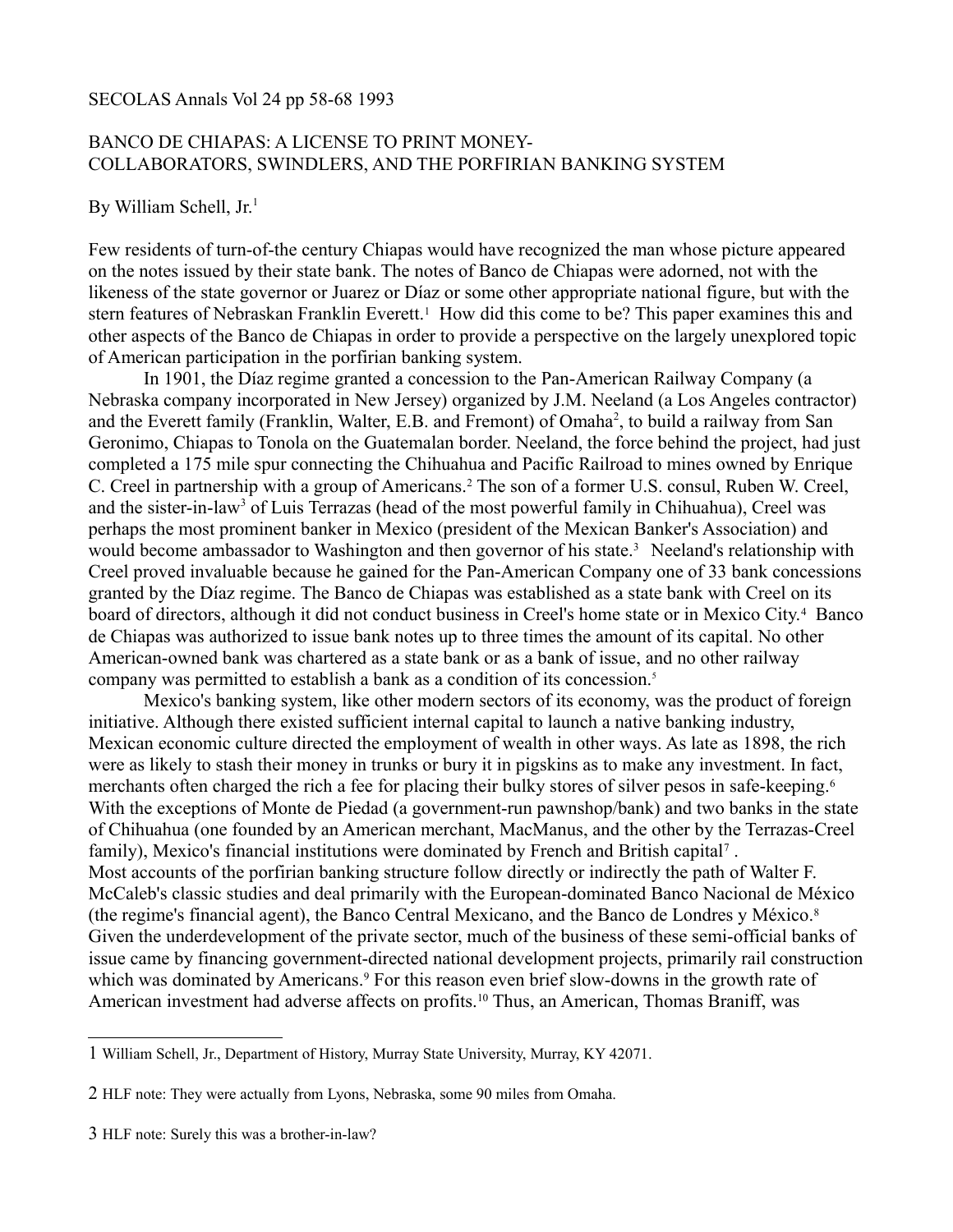unanimously elected president of the Banco de Londres y México in 198[4](#page-1-0)<sup>4</sup>. Braniff was a good choice because, in addition to being one of Díaz closest friends, he was a partner of Henri Tron, Leon Signoret, Eugenio Roux and other prominent French financiers who, together, reorganized the Banco de Londres as a Mexican corporation.11 Braniff was able to resist political pressure from Mexican elites who treated banks as latter-day strong-boxes from which to withdraw funds to support one's style of life, even when such pressure came from high-ranking government officials, including Díaz himself.<sup>12</sup>

The Banco de Chiapas was a bank of issue. Mexico's French-inspired banking laws of 1884 permitted banks of issue to circulate notes up to three times their capital worth. Banknotes functioned something like a national currency, but the supply was not directly under government control. In France, industry absorbed excess currency, while in Mexico, with its small industrial base, almost all banknotes circulated and any deterioration of economic conditions might cause a loss of public confidence and a run on the banks as notes were presented for redemption in specie.13 To guard against this, regulations forbidding loans of over nine months duration were enacted. But this impaired the usefulness of banks of issue in fomenting business. Some businessmen used the subterfuge of repeatedly renewing short-term loans, but this could precipitate a bank failure, or a business failure if the loans were not renewed. In the late Porfiriato, the collapse of over-extended Yucatecan banks, linked to bank failures in Europe and the U.S., repeatedly threatened Mexico's banks with 4.5 million dollars transfused into the Banco Central during the 1907 crisis alone.<sup>14</sup>

Although the Banco de Chiapas had a concession as a bank of issue, it was exceptional. Most American-owned banks operated without a concession. Economic historian Stephen Haber explains the concentrated, semi-monopolistic pattern of porfirian economic development to the concentration of capital which was itself a by-product of the lack of banks due to the difficulty of obtaining a concession.15 Some intermediate-term credit was available through *bancos refaccionarios* (production banks)*,* but the requirement that the capital of production banks come from the sale of bonds (as opposed to stock) was strict and few were established.<sup>16</sup> El Imparcial chided Mexican capitalists for stashing their capital in the safe, semi-official banks of issue and their reluctance to put it at work and at risk.17 Haber's analysis, however, does not take into account the effect on financial markets of the turn of the century.

The first American-owned banks founded outside of Chihuahua came with the explosive expansion of American investment after 1896.18 American investment in that year totaled about 25 million dollars. By 1901, it increased to 50 million, to 85 million dollars by 1905 and then, rocket-like, soared to 2 billion by the close of the Porfiriato. Equally significant was the massive broadening of the pool of American investors to include petty capitalists of the middle-class, and the concomitant diversification of that investment, from concentration in mines and railroads into commerce, industry and land speculation. The rapid growth of tropical agriculture in particular reflected these trends, as did the mushrooming of American-owned banks: the Trust, Loan and Agency Co., the Monterey Building and Loan, the American Banking Co. of Parker H. Sercombe who later founded the Mexican Trust Co. which became the International Banking and Trust Co., the U.S. Banking Co. of George I. Ham, the Building and Loan Co. of Mexico, the U.S.-Mexican Trust co. of A.E. Stilwell, Banco de Chiapas, the William V. Backus Co., the International Mortgage Bank of Mexico—all were open for business by 1902.<sup>19</sup>

Operating without benefit of concession had its drawbacks. American-owned banks, often chartered in the U.S. as joint stock companies, were private institutions, usually with local capitalists (Mexican and American) in partnership with one or more banks in the U.S. They lacked the quasiofficial government protection of concessions, were ill-regulated (indeed, when organized as trusts were not regulated at all) and subject to mismanagement and failure.<sup>20</sup> But they had a certain flexibility. Unburdened by minimum capital requirements, their boards of directors staffed with influential

<span id="page-1-0"></span><sup>4</sup> HLF note: Should this read 1894??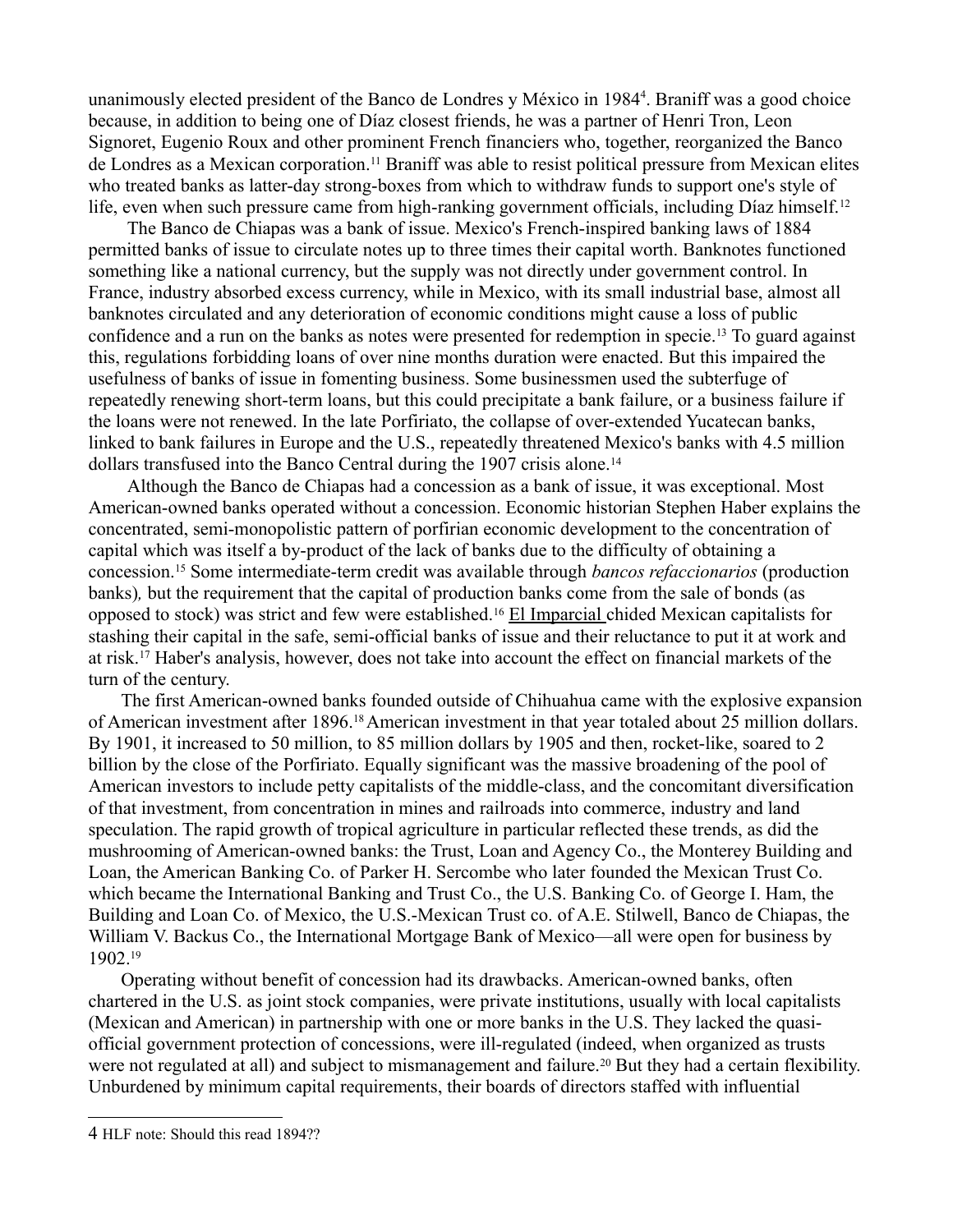Mexicans, concessionless banks were easily established and their number grew quickly.<sup>21</sup> By 1911, American financial institutions in porfirian Mexico had combined assets conservatively estimated at 30,500,000 dollars.<sup>22</sup>

American banks simultaneously raised the interest paid on deposits and lowered the interest charged borrowers, providing affordable commercial credit. By taking risks that others could not or would not, American banks financed and actively promoted small and medium-sized enterprises. The growth of *sociedades anonimas* (limited liability corporations) paralleled that of American banking.<sup>23</sup> American banks financed urban development and port and public works projects in Tampico, Jalisco, Veracruz, Mexico City, the Tehuantepec Isthmus and elsewhere by the purchase and marketing of bond issues<sup>24</sup>

But all too often, the Americans' willingness to take entrepreneurial risks degenerated into unmitigated speculation. Tropical agriculture was particularly favored. Although plagued by overoptimism and fraud, tropical agriculture brought untold millions of dollars into Mexico and became increasingly significant to the growth of financial institutions. For several banks, including the Banquera Anglo-Mexicana, the Backus Company, and others, it came to constitute the primary business.25 It was recipe for bank failure.

One of the most spectacular of these failures occurred when the American-owned International Banking and Trust Company (with branches in Germany, Argentina, Brazil and Uruguay), became heavily involved in shady speculation in tropical plantations. éAs rumors of mismanagement, fraud and over-extension spread, worried depositors began a run on the bank. Without adequate support from its stateside mother bank, IBTC collapsed bringing down its foreign associates, and shaking faith in private banks.<sup>26</sup>

The Banco de Chiapas was indirectly tied to IBTC through the tropical plantation operations of its parent company, the Pan-American Railroad Company. Furthermore, Pan-American's general manager, JLM. Neeland was also a director of George Ham's U.S. Banking Company, considered to be one of the best run and most stable financial institutions in Mexico.27 Although the Pan-American Land and Colonization Company seemed legitimate, and had the support of important political figures in Washington and within the Díaz regime, it was one of the biggest tropical plantation frauds of the porfirian era.

American investment in Mexican tropical agriculture began in earnest during the depression of the Cleveland presidency and accelerated during the lengthy Republican prosperity that followed.<sup>28</sup> Throughout the period, economic decline in the U.S. produced surges of investment in tropical plantations. Plantation companies were organized in the U.S. and Mexico to sell so-called "improved lands" and securities to gullible Yankee investors who arrived by the train loads on low-cost tourist junkets to the tropics where they were hustled by slick-talking promoters promising returns of anywhere from 100 to 1,000% on lands which the companies promised to plant in rubber, coffee, chicle and vanilla. The swindles grew so overt that, in his 1902 report, U.S. Consul General Andrew D. Barlow made a blanket condemnation of all Mexican tropical investment. The large amounts of cash generated by these operations, legitimate and non, made them too important to attack. A furor followed, and Barlow was driven from office by a conspiracy of leading American businessmen in Mexico.<sup>29</sup>

Barlow's revelations threatened to upset the schemes of Neeland and his partners. Just as the damning report appeared in 1902, Banco de Chiapas printed 750,000 pesos in bank-notes against capital of 125,000 dollars and then increased its capital to 500,000 dollars and its bank-note issue to 3,000,000 pesos, (a three to one ratio figuring the peso at .50 dollars).30 It must be suspected that a good deal of this currency was put into circulation by Pan-American payrolls and in ways that benefited company insiders. Because the Pan-American Railroad company itself was nearly bankrupt, it is probably that the bank's rapid increase in capitalization was accomplished by the very sort of skullduggery denounced by the consul general—the diversion of investor funds from the company's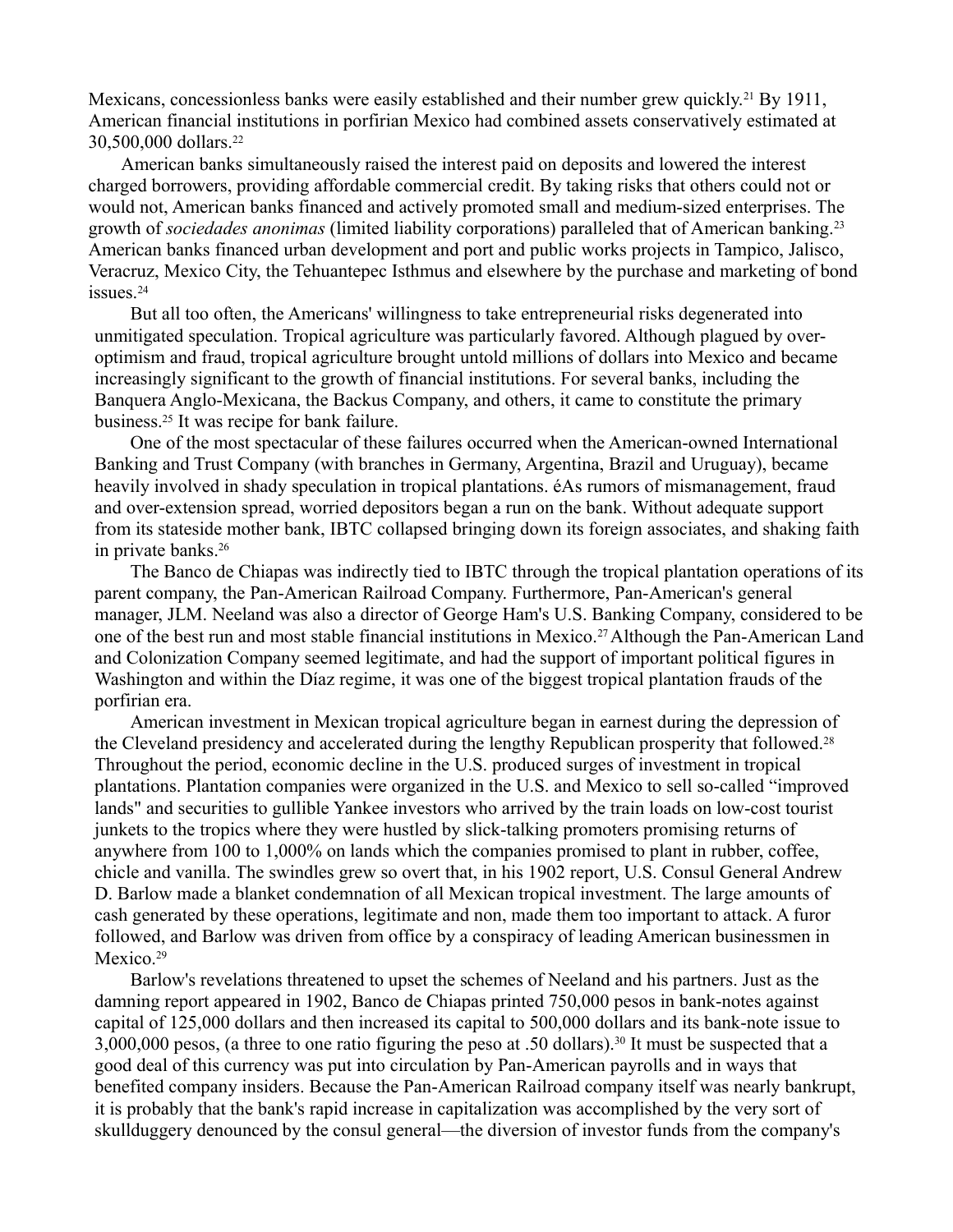plantation operations.

After Barlow was discredited and sent packing late in 1903, Neeland brought in financier D.P. Doak of St. Louis and arranged for George D. Cook and Co. of Chicago, New York and Mexico City to underwrite and market the bonds and securities of the Pan-American Companies.31 Cook enjoyed immense influence with the porfirian regime; Creel remained with the company; Rafael Pimentel, Governor of Chiapas was a backer as was ex-governor Jose Mora and a number of other prominent *politicos* and merchants.32 The company was associated with the Pan-American Bank and Trust Company which shared directors with the Oriental Bank of New York and People's Bank of Buffalo and Standard Oil in a cartel hoping to "practically control the finances of Mexico"33 The railroad was "enthusiastically received by [those] who anticipated increased American trade in the area."34 As the railway pushed ahead, unsuspecting Americans were sold greatly over-priced land with promises of a princely income for life from their rubber plantations, managed by the Pan-American Company, for a fee of course, but Neeland's troubles were far from over.

Washington sent a new consul general, James R. Parsons, to restore confidence, by putting an end to the scandal of Barlow's report. Parsons, however, soon concluded that, if anything, Barlow's criticism had not gone far enough and vigorously renewed the investigation. Fraudulent companies frantically destroyed evidence of their wrong-doing and dozens went into liquidation. With so much at stake, the planters responded vehemently. Stories appeared ridiculing Parsons' findings as reports made "from the hurricane-deck of a mule." Parsons and his informants had reason to fear for their lives.35 An official of the Alexandria Company had wired his plantation manager that the Consul-General was to be "straightened out...at any cost"—ominous words.<sup>36</sup> His informants required that they not be named in official reports lest their identity be reported back to the promoters by their Washington contacts.

Parsons blasted the Pan-American Land and Colonization Company as "one of the biggest fakes on record." Neeland first threatened Parsons. Neeland then offered the consul general a thinly veiled 60,000 dollar bribe. Company officials pointedly warned him that Pan-American was "very close to the Washington government."37 Parsons ignored the bribe, but, perhaps already feeling pressure from Washington, he did not seek prosecution.<sup>3S</sup> The Pan-American Railway Company's proposed route through Chiapas into Guatemala was critical to the plan to link individual railroads into a single Pan-American system mnning from Canada to the tip of Chile. Washington saw the system as a way to block European capital in the hemisphere, indeed, as a quasi-official instrument of hegemony. If Parsons continued his investigations, if the Pan-American companies were discredited, it would derail Washington's plan for a US dominated hemispheric rail-net.

Parson's next move sent a tremor through the American colony and Washington. Fraud so widespread, he felt, compelled him to investigate the whole spectrum of American business in Mexico beginning with mining which comprised almost one-quarter of all American investments. Parsons had been sent to end the scandal and restore confidence. Instead he presented Washington with a potential disaster of major proportions— the possible collapse, not only of the plantation companies, but of the entire structure of Dollar Diplomacy in Mexico. In October 1905, only weeks after becoming Secretary of State, Elihu Root offered Parsons a minister's post in Europe to remove him from the Mexican scene and end the ruinous investigations once and for all. Parsons apparently refused.<sup>39</sup>

Parsons' activities were brought to an end when he was killed in a freak collision between his cab and a streetcar.40 Neeland attended the funeral no doubt jubilant at his good fortune. Washington broke up Parsons' dedicated staff and posted them elsewhere. The new consul general, A.L.M. Gottschalk, was ordered to suspend the investigations. Henceforth, Washington forbade its consuls to express any opinion whatsoever as to the reputation or viability of American businesses in Mexico.<sup>41</sup>

The appointment of a self-made businessman and machine politician, David E. Thompson, as U.S. Ambassador made clear the shape of things. It was general knowledge in Mexico that Thompson had been the man behind Neeland as the "prime mover" of the Pan-American Railway.42 America's first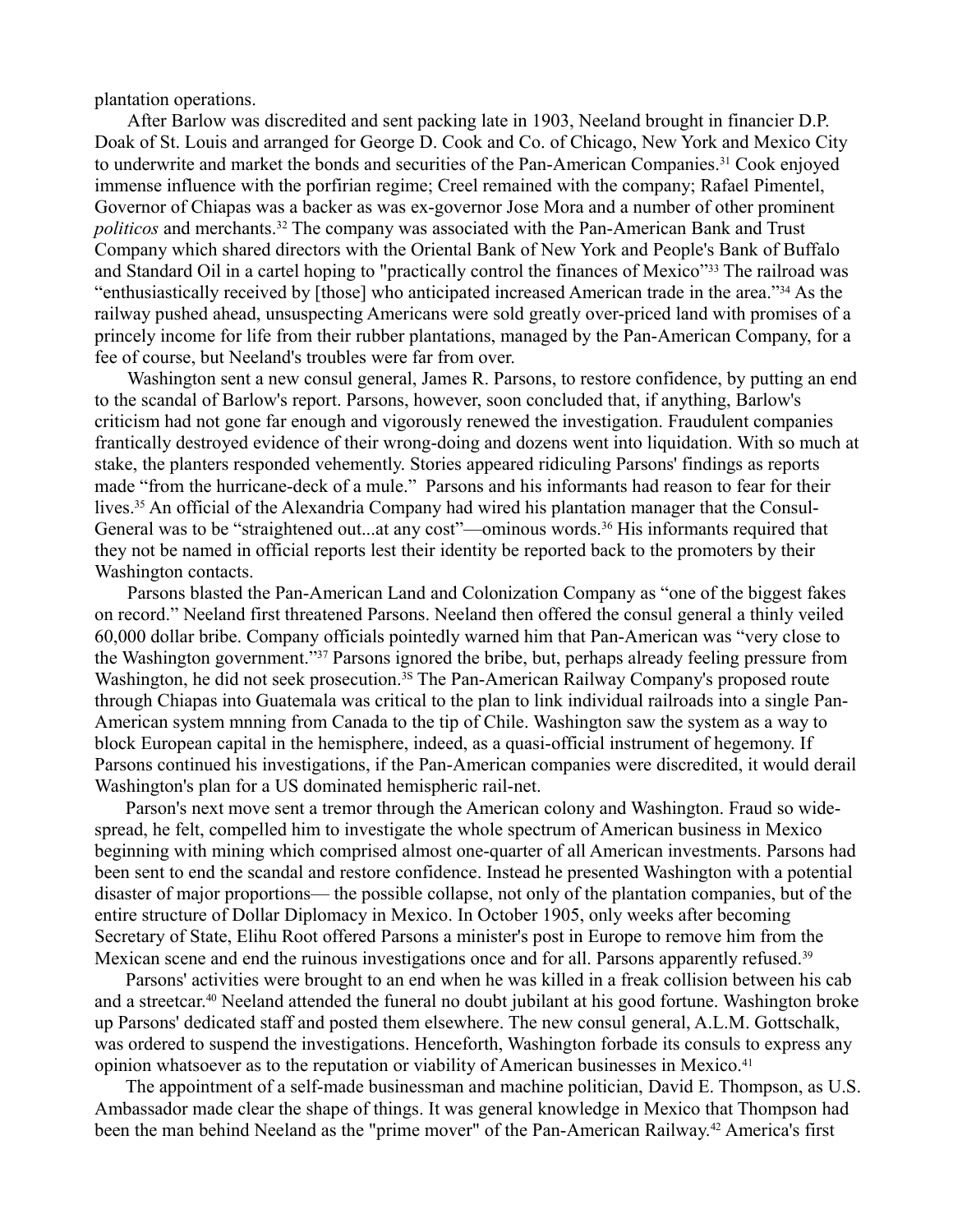Ambassador to Brazil, Thompson had been charged with improper conduct, but he was cleared by Root shortly before being posted to Mexico.<sup>43</sup> In addition to his affiliation with Pan-American, Thompson owned a hacienda and a large plantation near Veracruz, but conflict of interest was not seen as an obstacle to his appointment.<sup>44</sup> Rather, it is likely that Roosevelt and Root appointed Thompson because he was an insider.

Once in Mexico, Thompson began to undo Parsons' work. He urged Díaz to suspend legal proceedings against officers of the failed International Bank and Trust Company which had dragged on in the Mexican courts for years. IBTC had exploited the ambiguities of doing business in two countries by protocolizing (registering) their companies before the Mexican courts as native corporations subject only to Mexican law, in order to inhibit any possible legal action by investors.<sup>45</sup> By this IBTC lost the right of diplomatic appeal through the U.S. government but this did not deter Thompson from interceding "informally" with porflrian authorities on IBTC's behalf.46 Attorneys in charge of the bank's liquidation demanded Thompson's recall. He denied acting improperly and claimed that Washington was informed of his actions. Shortly thereafter, IBTCs president organized another bank which was affiliated with the Pan-American companies.47 Thompson also strengthened the ties between the Pan-American Companies, Banco de Chiapas and the U.S. Banking Company of George I. Ham, the most respected American banker in Mexico: His U.S. Bank eventually became the instrument for the sale of the Pan-American Railroad to the Mexican government for inclusion in the national system. Shortly thereafter, Ham's bank collapsed.<sup>48</sup>

Thompson was eventually recalled by the Taft administration as opposition to him and his business dealings began to grow in the American colony. Thompson was not a neutral player as previous Ambassadors had been. Business and diplomacy were fused in the Ambassador's person and he was accused of using his influence with the Mexican government to invalidate the land title of a "very large rubber property" in which "some pretty influential men" had invested several million dollars.49 There is also more than a little evidence that important elements within the American colony wished to ease Díaz out of power and Thompson was thought to be too intimate with the old man.<sup>50</sup> True or not, Thompson's own substantial interest in Mexico had become, for practical purposes, semiofficial U.S. interests. Dollar Diplomacy had been carried to its logical conclusion with results not entirely pleasing to the American colony.

The historical problems posed by this examination of the interrelation of banking, geo-politics and fraud are complex. The proliferation of American banks and the introduction of American banking methods transformed the conduct of Mexican banking and modified Mexican economic culture. American practices, such as the establishment of multiple branches, the telegraphic transfer of funds and the acceptance of all banknotes at *par* (without discounting), forced other banks to follow suit. They inspired the creation of Mexican-owned private banks and savings banks, and gave the emerging Mexican middle class and workers access to financial services formerly available only to the wealthy.<sup>51</sup> For all their faults, they promoted the development of Mexican capitalist *mentalidad*..

Because of the secretive nature of fraudulent enterprise, however, it is not possible to say with certainty exactly how and to what ends plantation company funds were diverted, or precisely economic effects it had within Mexico. Still some conclusions may be drawn from the case examined here. Over-valued properties of tropical plantation companies formed a significant portion of the assets of trusts and hanks and were used to secure loans from institutions as well as from individual lenders, including merchants and even *jefes politicos* (local political bosses).<sup>52</sup> Plantation company funds circulated through various sectors of the Mexican economy by means of interlocking directorates and dummy corporations.<sup>53</sup> This was abundantly clear in the case of the Banco de Chiapas and the Pan-American companies. Limantour's banking reform of 1908 forbade the formation of a bank "for the purpose of immediately turning its funds to

the promotion of ulterior enterprises."54 This reform, however, did not address the diversion of investor funds from commercial enterprises into bank coffers. The Banco de Chiapas could literally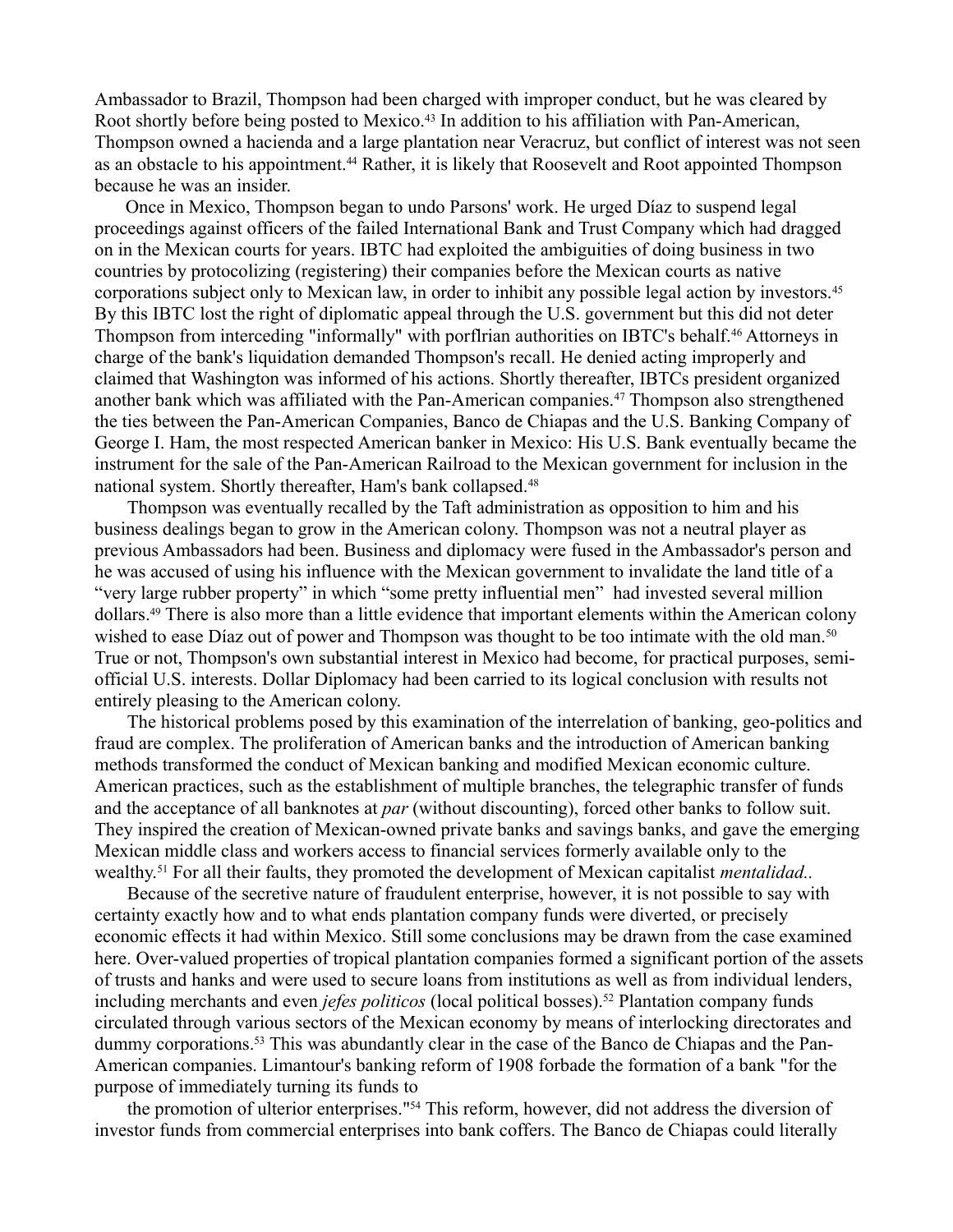print money, inflating the currency as it increased its capitalization by diverting investors' funds from its subsidiary land company, a striking example of the multiplier effect of tropical investment.

Even ill-conceived or fraudulent investment may serve to integrate national economies and link them in larger global systems.<sup>55</sup> It seems probable that the long boom in tropical investment contributed substantially to porfirian Mexico's credit and indirectly facilitated the conversion of its bonds to lower and lower interest rates after 1899. Requirements that concessionaires post performance guarantees in government securities pushed up the value of Mexican bonds world-wide.<sup>56</sup> Cash flows generated by tropical investment also helped off-set the loss of European (particularly French) capital.<sup>57</sup>

For years it was an open secret in Mexico that many plantation companies were fronts designed to defraud American investors. A Gordian knot of private business interests, the development policies of the Díaz regime and Washington's hemispheric ambitions permitted, even encouraged this situation. The ends of Díaz's policies were antithetical to those of Washington (Mexico sought national strength through economic development, whereas Washington sought geopolitical influence), but the means to those antithetical ends (the encouragement of American investment and settlement in Mexico) were identical. Thus, the stream of capital directed into Mexican tropical agriculture through fraud was integral to American finance and banking in porfirian Mexico.

And what of the Banco de Chiapas? Unlike the U.S. Bank, which was ruined by its association with the Pan-American Companies, Banco de Chiapas remained solvent. Indeed, as a state bank it could not be allowed to fail. Its concession reverted to the Mexican government with the sale of the Pan-American railroad to the national rail system and the likeness of the Yankee, Franklin Everett, no longer graced its banknotes.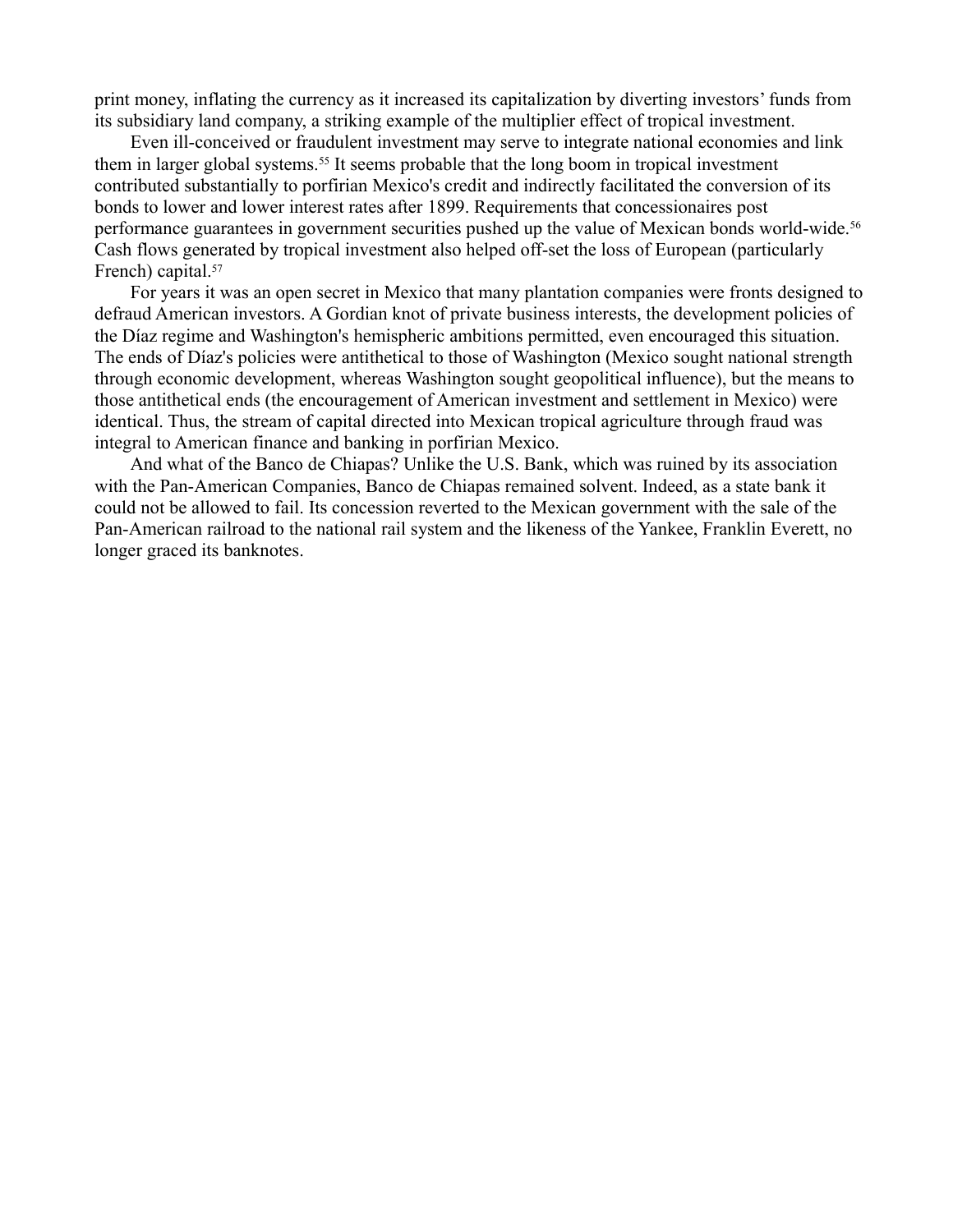## **NOTES**

1 Items, *Mexican Herald* 11 Oct. 1902.

2 "Pan-American Railway Co.," *Modern Mexico* 12 (Oct. 1901): 17; and "From Isthmus to Isthmus;' *Modem Mexico* 20 (May, 1906): 26-27.

- <sup>3</sup> "Bankers Gather," *Mexican Herald*, 8 April 1900. On the Terrazas-Creel clan, see Mark Wasserman, *Capitalists, Caciques, and Revolution: The Native Elite and Foreign Enterprise in Chihuahua, 1854-1911* (Chapel Hill: University of North Carolina Press, 1984). Also, see Robert L. Sandels, "Silvestre Terrazas, The Press and the Origins of the Mexican Revolution in Chihuahua" Ph.D. Diss., University of Oregon, 1967), p. 130.
	- 4 "Concessionaires are Sad," *Mexican Herald,* 28 Oct. 1901.
	- <sup>5</sup> A.E. Stilwell, promoter of the Mexican-Orient Railroad did establish the United States-Mexican Trust Company to facilitate his Mexican operations, but as a trust company, it did not require a concession, nor was it governed by Mexico's banking laws. See, "Mr. Stilwell Here," *Mexican Herald,* 25 May 1901 and "Mexico Absorbing Money," *Modern Mexico* 20 (Jan. 1906): 16.
	- 6 Thomas U. Brocklehurst, *Mexico To-Day* (London: John Murray, 1883), p. 246; and "Private Banking," *Mexican Herald,* 26 Sept. 1899.
	- 7 John M. Hart, *Revolutionary Mexico: The Coming and Process of the Mexican Revolution*  (Berkeley: University of California Press, 1989), Hart, *Revolutionary Mexico,* p. 140. 8 Walter F. McCaleb, *Present and Past Banking in Mexico* (New York: Harper and Bros.,
	- 1920) and *The Public Finances a/Mexico* (New York: Harper and Bros., 1921).
- 9 For example, Sommer, Rapp y cía to Díaz, 23 June 1889, Coleccion Porfirio Díaz (hereinafter cited as CPD), 14:15, 7443-44; and H.L. Waters to Díaz, 20 July, 1889, 14:16, 7630-32. For an early example of this connection, see Robert A. Potash, *Mexican Government and Industrial Development: The Banco de Avio* (Amherst: University of Massachusetts Press, 1983).
- <sup>10</sup> McCaleb, *Present and Past Banking,* pp. 12-19 and 51 and passim.
- <sup>11</sup> Percy F. Martin, *Mexico of the Twentieth Century,* 2 vols, (New York: Dodd, Mead and Co.. 1908), 1:72, 155, and 165; and Stephen H. Haber, Industry and Underdevelopment: *The Industrialization of Mexico* (Stanford: Stanford University Press, 1989), pp. 76-77. Braniff later served on the board of another semi-official financial institution, the Banco Internacional Hipotecario
	- <sup>12</sup> Braniff to Díaz, 19 Sept. 1891, *CPD* 16:21, 10280, refuses a loan urged by Díaz. Díaz to Braniff and Braniff to Díaz, 22 Oct. 1900, *CPD* 25:30, 12256 and 12246, refuses to issue a bonded loan on General Ignacio Mejía's hacienda above 50% of its estimated value, as set by law, firmly refusing Díaz's request that he do so. This interpretation acquires additional weight when one considers the prominence of the other board members of, for example, the Banco de Londres which included Díaz's son-in-law Ignacio de la Torres y Mier and Minister of War Manuel Gonzales Cosío, see "Bank Meeting," *MH,* 24 Feb. 1898.
- <sup>13</sup> Francisco M. Coghlan to Díaz, 24 April 1901, CPD 26:10, 3919.
- <sup>14</sup> "Crisis Mercantil en Yucatán," *El Imparcial,* 16 March 1903. Consular Despatch, A.L.M. Gottschalk to Alvery Adee. 6 Aug. 1907, Numerical/Minor Files. M862, roll 589, case 8057-1. Carlos Díaz Dufoo. Limantour (Mexico: Imprenta Victoria, 1922), pp. 232-233. Gilbert M. Joseph and Alan Wells, "Summer of Discontent: Economic Rivalry Among Elite Factions during the Late Porfiriator in Yucatán," *JLAS* 18 (1989): 264-272.
- <sup>15</sup> Stephen Haber, "Banking and Capital Markets and Early Industrial Development: A Comparative Study of Mexico, Brazil and the United States," a paper given at the 106th *AHA* Meeting, Chicago, 1991, and "Industrial Concentration and the Capital Markets: A Comparative Study of Mexico, Brazil and the United States, 1830-1930," *The Journal of Economic History* 5 I (1991): 564 and passim.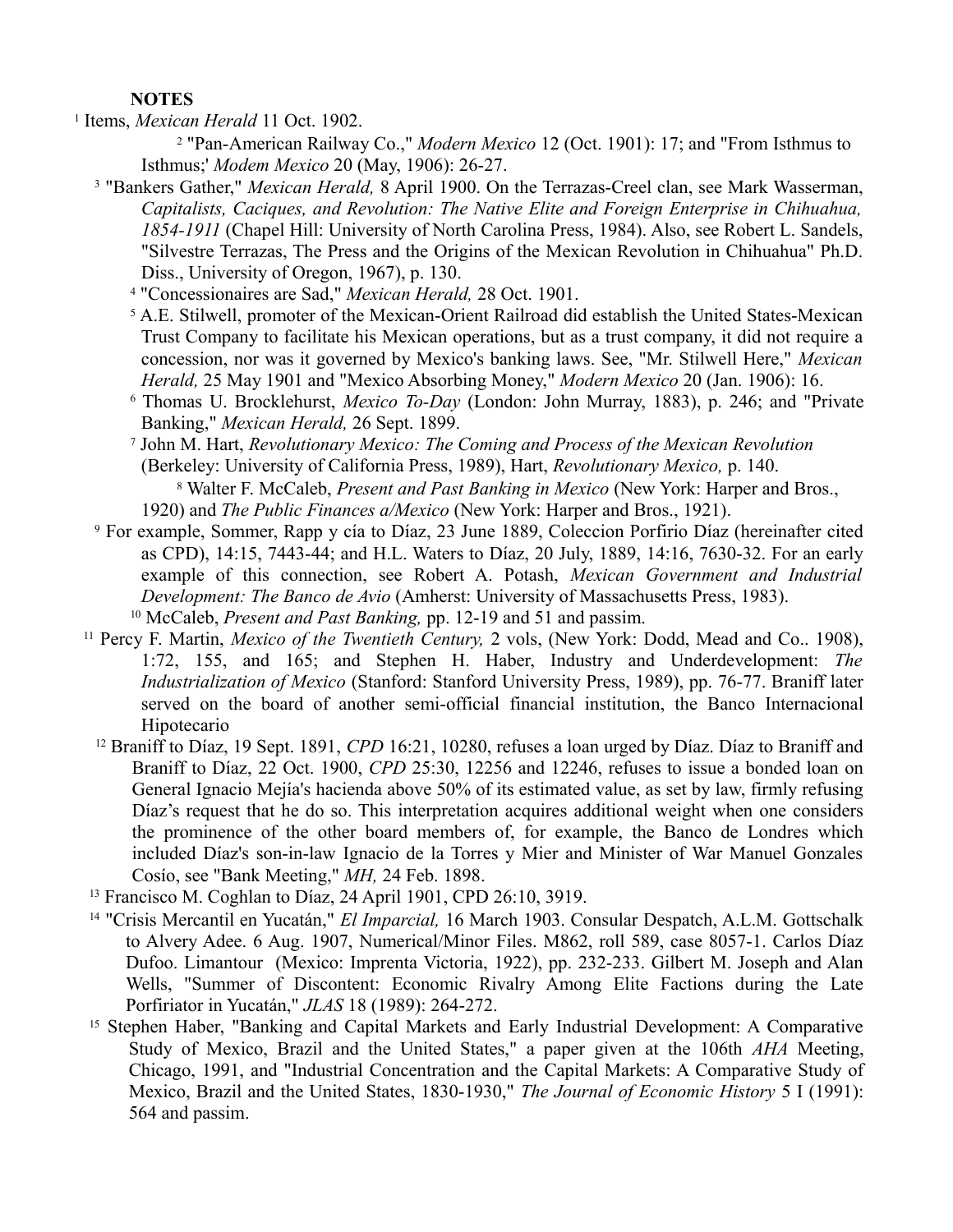- <sup>16</sup> On the regulation of banks, see Walter F. McCaleb, *Fall Report* 1:728-765; and Virgil M. Belt, *Central Banking in Mexico: Monetary' Policies and Financial Crises.* Michigan Business Studies XI11:1, (Ann Arbor: University of Michigan, 1957), pp. 7-12.
- "Los Depositos en los Bancos—un entorpeciemento para desarrollo comercial," *El Imparcial.* 22 Oct 1903. <sup>18</sup> Ibid; and "Banking in Mexico," *Modern Mexico* 20 (Aug. 1905):30-31
	- <sup>19</sup> :Passing Day," 16 Feb. 1897: "Reorganization;' 10 May 1897; "Business Gossip" 13 March 1898 "New Bank," 5 Sept. 1899; "American Surety Co." 6 Feb. 1900; "A Trust Co.," 15 May 1900; "Mr. Stilwell Here," 21 Jan. 1901; "Building and Loan Co. of Mexico," 3 Feb. 1901; Ad for Wm V. Backus Co., 21 May 1901; "A Bank Meeting;' 13 June 1901; all from the *Mexican Herald.*
	- <sup>20</sup> One of the most well-known of these failures was that of International Banking and Trust, see "Suspensión de Pagos," "La Quiebrade la International Bank;' and "Las Quiebra de la da International de Credito," *El Imparcial,* 18, 21, 22 and 27 Oct 1903. Also "La Quiebra del Banco Catolico," 2 Dec. 1905.
	- <sup>21</sup> Martin, *Mexico of the Xth<sup>[5](#page-7-0)</sup> Century*, 1:175 and passim, "Chinese-American Bank at Torreón," *Modern Mexico* 21 (Aug. 1906):15, confirms the operation of banks without concessions.
	- <sup>22</sup> Report of Consul General Letcher cited in Joseph B. Romney, "American Interests in Mexico: Development and Impact during the Rule of Porfirio Díaz," (Ph.D, Diss., University of Utah, 1969), pp. 6-7.
	- <sup>23</sup> For example, Frank L. Torres, manager of the Isthmus Rubber Co., was a director of the Mexican Trust Co. of Mexico City. Paul Hudson, editor *of Modern Mexico,* was a director of Mexico City Banking Co., S.A. Limantour dated the rise of corporations and modem banking from 1900, and feared their collusion would result in trusts in Mexico, see Carlos Díaz Dufoo, *Limantour,* (Mexico: Imprenta Victoria, 1922), pp. 150-154. *\*
	- <sup>24</sup> Advertisement, U.S. and Mexican Trust Company, 25 June 1905.
	- <sup>25</sup> "Colonization in Mexico;" *Mexican Herald,* 3 July 1900.
	- <sup>26</sup> "Suspension de Pages," "La Quiebra del International Bank and Trust;' "Las Suspension de Pagos," "La Quiebrade la International Bank," "Los Depositos en los Bancos" etc. etc., *El Imparcial,* 18, 19, 20. 21, 22, 27, 28 and 30 Oct., 6, 12 and 14 Nov., and 4 Dec. 1903.
	- <sup>27</sup> Martin, *Mexico of the XXth Century* 1:168.
	- <sup>28</sup> "Mexico's Finances," and "Mexico's Business," *Mexican Herald* 21 Jan., and 23 March 1901. "Rubber Planting in Mexico," *Modern Mexico,* March 1903, p. 57. Thomas L. Benjamin, "Passages to Leviathan: Chiapas and the Mexican State, 1891-1941" (Ph.D. dissertation, Michigan State University, 1981), pp. 93-95.
	- <sup>29</sup> William Schell, Jr., "American Investment in Tropical Mexico: Rubber Plantations, Fraud and Dollar Diplomacy, 1897-1913," *Business History- Review* 64 (1990):217-254; and Cott, "Porfirian Investment," p. 302.
	- <sup>30</sup> "Concessionaires are Sad," *Mexican Herald.* 28 Oct. 1901; "Chiapas State Bank," *Mexican Herald,* 7 Jan. 1902, and Martin, *Mexico of the Xth Century,* 1:172.
	- <sup>31</sup> "From Isthmus to Isthmus," *Modern Mexico* 20 (May, 1906):26-27.
	- <sup>32</sup> Despatch, 124, Parsons to Loomis, 21 April 1905, and 128, Parsons to Loomis, 25 April 1905, M296, roll 15, vols. 26-27.
	- <sup>33</sup> Quote from "Plan for Mexican Bank," *New York Times,* 11 June 1903, p. 3. Also see the *New York Times,* "A Pan-American Railroad Company," 9 July 1901, p. 5; "The All-Rail Route to South America," 17 April 1904; and "Pan-American Railway," 14 March 1904, p. 5.
	- <sup>34</sup> Item, *Mexican Herald,* 12 Jan. 1905, quoted in Romney, "American Interests in Mexico." pp. 31-32. <sup>35</sup> Consular Despatch, M296, roll 14, 100, Parsons to Loomis, 17 March 1905.

<span id="page-7-0"></span><sup>5</sup> HLF note: Should this read XXth?